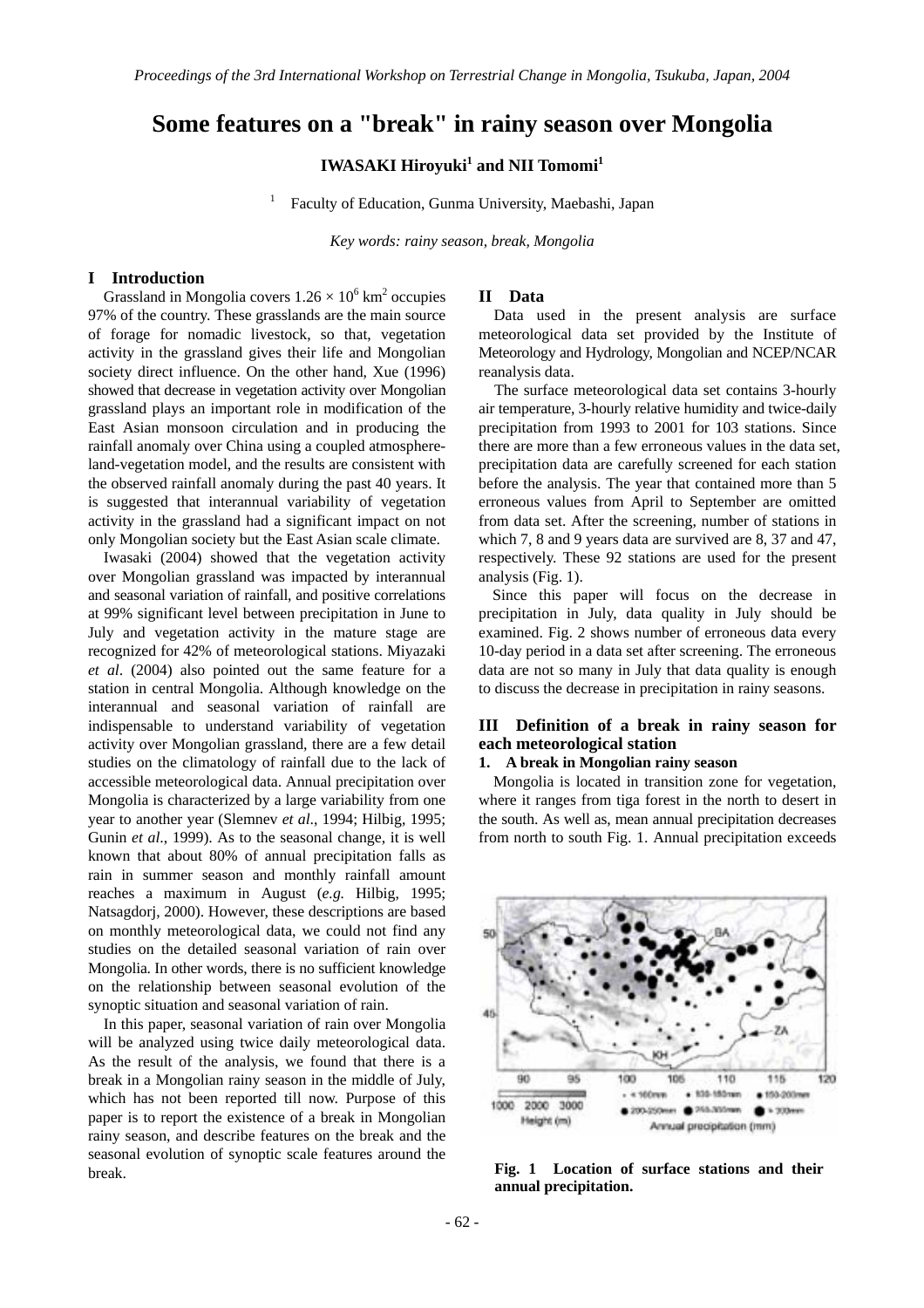

**Fig. 2 Time series of number of erroneous data after data screening.** 

350 mm in tiga vegetation zone and annual precipitation is less than 100 mm in semiarid and arid region. Fig. 3 shows seasonal variation of mean10-day precipitation averaged for all 92 stations. Mean precipitation increases rapidly from the beginning of June and decrease rapidly in the middle of August. About 80% of annual precipitation amount is brought from June to August, which is referred to as "Mongolian rainy season" in this paper.

There is a minimum in the middle of July in Fig. 3, which is "break" in a Mongolian rainy season. Because 55% of stations do not have a clear break as describe in the next section, a signal of the break is weak in this mean 10-day precipitation averaged in all stations. Some previous studies on the climatology described seasonal variation of precipitation using monthly mean value (*e.g.* Hilbig, 1995). However, the break in a rainy season had not been reported since more shorter term average is required so as to find out it.

Fig. 4 shows typical seasonal variation of mean 10-day precipitation at Bayanchandanima with high annual precipitation (BA in Fig. 1), and Khanbogd with



**Fig. 3 Seasonal change of mean10-day precipitation averaged for 92 stations. A arrow indicates the "break" in a Mongolian rainy season.** 



**Fig. 4 Time series of mean 10-day precipitation at Bayanchandanima (a) and Khanbogd (b). Average period of Bayanchandanima and Khanbogd is 8 and 9 years, respectively.** 

low annual precipitation in desert vegetation zone (KH in Fig. 1). Mean 10-day precipitation in Fig. 4a reaches a maximum in beginning of July (the first maximum), decreases in a one-thirds in the middle of July (break), and recovered in the beginning of August (the second maximum). Khanbogd in desert also have a clear break and two maxima. The break is unrelated to the difference of a climatic region.

Fig. 5 shows the time series of twice-daily rainfall amount for these two stations in 1996, 1999 and 2001 when the break well recognized over eastern Mongolia. It is difficult to determine the break for each station using raw data, so that period of the break is defined referring to other stations. The break in 1996 was about 10 days of the middle of July, when precipitation was not observed over the wide area. The break in 2001 had a length of about 30 days, and weak rain were observed during the break. Features of the break is not always the same. However, there is a tendency not to rain during the break in a semi-arid and arid regions, and weak rain were brought in the north Mongolia with a large annual precipitation.

Although two maxima were usually observed in the north Mongolia with a large annual precipitation, the either maxima was not observed in some years for semi-arid and arid regions.

#### **2. Definition of a break in rainy season**

In order to extract the stations with clear break in a rainy season, we adopt two empirical criteria. Raw data are edited in mean 10-day precipitation for each station. Although many stations have the minimum in July, degree of the decrease in precipitation are very diverse because data contain high frequency "noises" due to short analysis period (black line in Fig. 6). The break was defined using smoothing precipitation with a three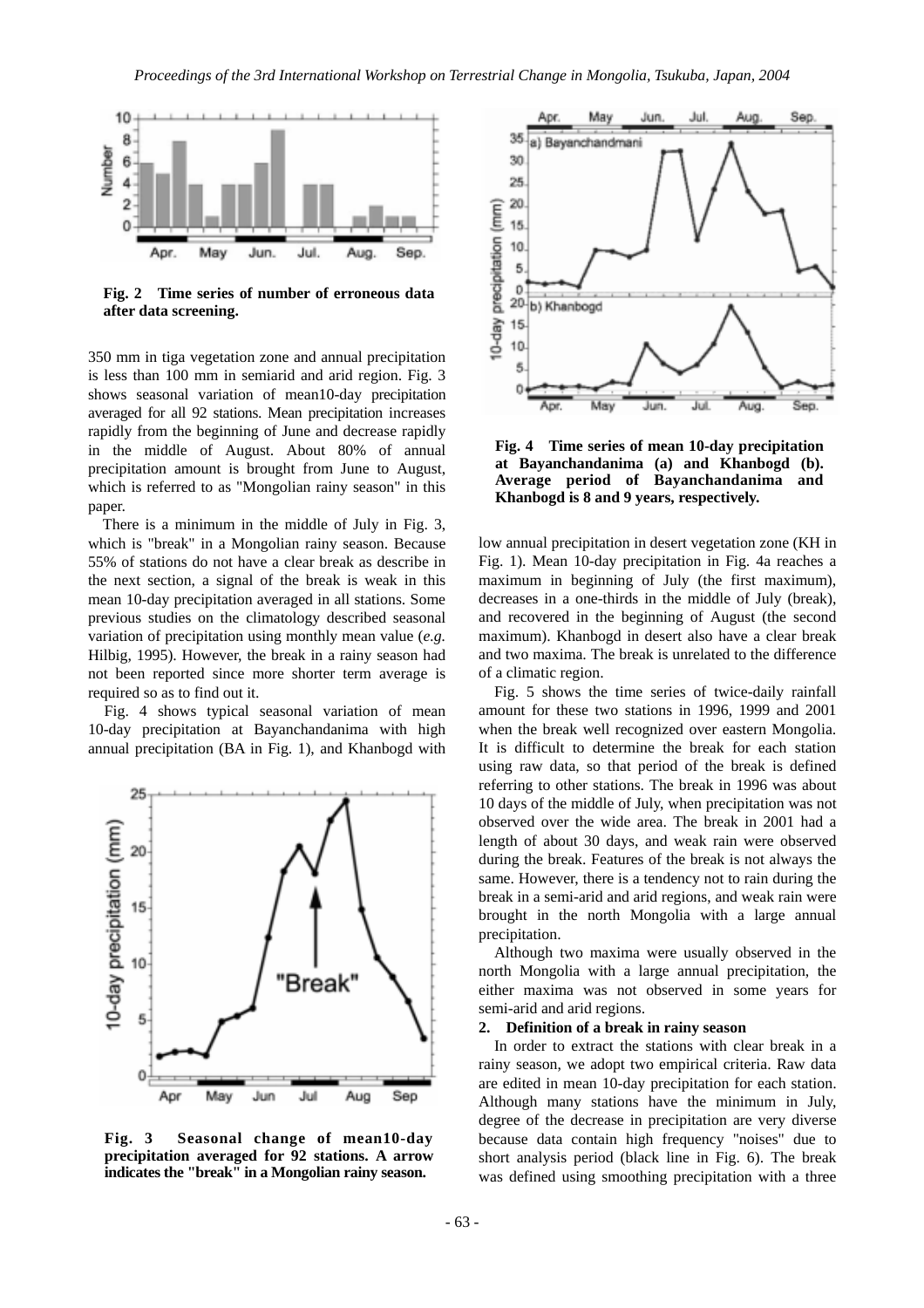

**Fig. 5 Time series of twice-daily precipitation at Byanchandanima (a) and Khanbogd (b) in 1996, 1999 and 2001. Open bars indicate the period of the break in a rainy season.**



**Fig. 6 Time series of mean 10-day precipitation for stations with typical break in rainy season ( a and b) and without a break ( c). Solid lines and dotted lines indicate 10-day precipitation and smoothing precipitation with three 10-day periods running mean.** 

10-day periods running mean (dotted line in Fig. 5) so as to eliminate these "noise." As shown in Fig. 5 a, Biner has a minimum in a rainy season, and it is considered that Biner has a break in rainy season. On the other hand, since Byuant-Ukhaa dose not have a decrease in smoothing 10-day precipitation, the minimum in mean 10-day precipitation is regarded as "a noise" (Fig. 5c). The break extracted by this simple criterion is referred to as Type I.

The second criterion is adopted for another type of the break. Although smoothing precipitation does not have minimum in rainy season, Khahgol has a clear decrease in a mean 10-day precipitation (Fig. 5b). This type of stations are extracted using following standards;



**Fig. 7 Distribution of stations with a break in rainy season. Closed circles and closed stars indicate the location of stations with the break of Type I and Type II, respectively.** 

1) Both difference between minimum and two maxima (D1 and D2) exceed 10 mm.

2) Sum of two differences (D1+D2) exceeds 30 mm. The station which satisfied two standards is also considered to have a break in rainy season, and this break is referred to as Type II. However, we could not elucidate the difference between Type I and II in a physical process, and two types will be treated as the same.

#### **IV Results**

32 and 9 stations satisfied the criteria for Type I and Type II, respectively. 45% of stations have a break, and their locations are shown in Fig. 7. There are two features in Fig. 7. One is that break in a rainy season is well recognized over the eastern Mongolia where plane prevails. The other is that stations around the mountains like M in Fig. 7 and Ulaanbaatar do not have a break even if stations of the vicinity have clear break.

As shown in Fig. 8, the timing of the break and the second maximum of 10-day precipitation concentrate in the middle of July and the beginning of August, respectively. As well known interannual variability in precipitation is large in Mongolia, however, timing of the break and the second maximum are rather fixed to calendar. It is suggested that the precipitation changes simultaneously over the eastern Mongolia in the break and the second maximum. On the other hand, timing of the first maximum fluctuates.



**Fig. 8 Timing of the break and two maxima of 10-day precipitation.**